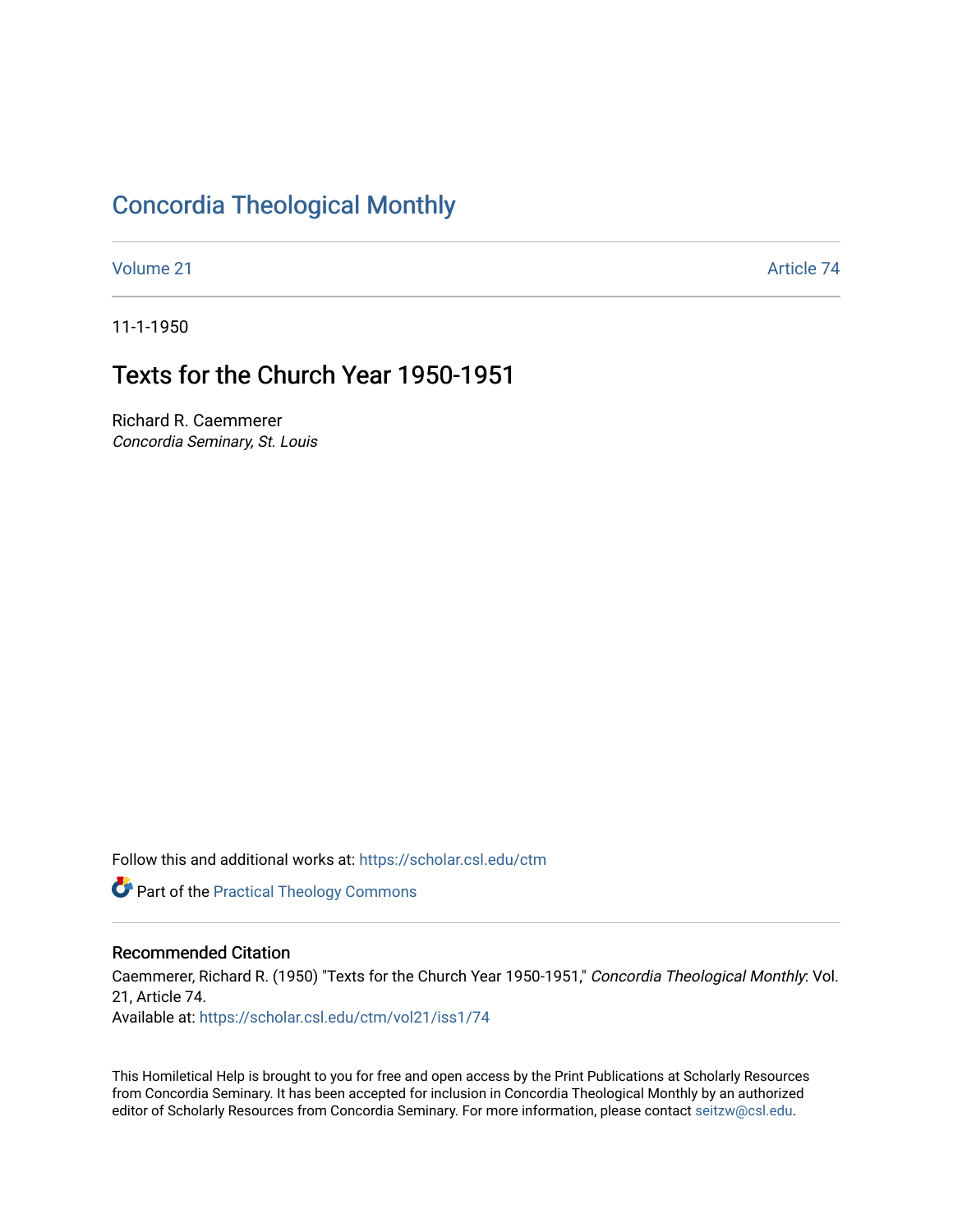## **HOMILETICS**

### TEXTS FOR THE CHURCH YEAR 1950-1951

For the coming Church Year the CONCORDIA THEOLOGICAL MONTHLY proposes to furnish helps on some of the Eisenach Old Testament Series texts. Contrary to past practice, each issue will bring the treatment of only one of the four or more texts of the month. This treatment will be an extended study of the *text* by a specialist in the field, which we hope wili be stimulating not only for that rext, but also for others during the year. We give the list of suggested *texts* and append *to* each, not a sermon theme, but the central thought of the Service for the Day according to its Propers. The contributors will furnish material on one of these texts for the month related *to* the respective theme for the day.

| Dec. 3         |                     | 1 S. in Adv. Jer. 31:31-34 | (The Christian's Faith for the New         |
|----------------|---------------------|----------------------------|--------------------------------------------|
|                |                     |                            | Church Year)                               |
| Dec. 10        | 2 S. in Adv. Mal. 4 |                            | (Sure Hope and Faith)                      |
| Dec. 17        | 3 S. in Adv.        | $Is. 40:1-8$               | (Christian Courage Toward the<br>Judgment) |
| <b>Dec. 24</b> | 4 S. in Adv.        | Deut. 18:15-19             | (Expectant Joy at the Incarnation)         |
| Dec. 25        | <b>Christmas</b>    | $Is. 9:2-7$                | (The Savior, True God and Man)             |
| Dec. 31        | S. a. Chris.        | Is. 63:7-16                | (God Our Redeemer)                         |
| Jan. 1         | N.Y. Day            | Ps. 121                    | (The Lord Our Protector)                   |
| Jan. 7         | 1 S. a. Ep.         | Ps. 122                    | (God's Help for Witness)                   |
| <b>Jan. 14</b> | 2 S. a. Ep.         | Ex. 3:1-6                  | (Christ's Glory Revealed)                  |
| <b>Jan. 21</b> | Sept.               | Jer. 9:23, 24              | (God's Deliverance from Sin)               |
| <b>Jan. 28</b> | Sex.                | Amos 8:11, 12              | (Our Helplessness Without God)             |
| Feb. 4         | Quinq.              | Jer. 8:4-9                 | (The Repentant Look to Christ)             |
| <b>Feb. 11</b> | Invoc.              | Gen. 22:1-14               | (Christ's Obedience for Our Salvation)     |
| <b>Feb. 18</b> | Rem.                | Ex. 33:17-23               | (God's Mercy Our Help)                     |
| <b>Feb. 25</b> | Oculi               | Jer. 26:1-15               | (Accept God's Grace for All of Life)       |
| Mar. 4         | Laetare             | Is. 52:7-10                | (The Glad Supply of God's Grace)           |
| <b>Mar. 11</b> | Judica              | Num. 21:4-9                | (Life Through Christ)                      |
| <b>Mar. 18</b> | Palm S.             | Zech. 9:9-13               | (The Humble and Powerful Savior)           |
| <b>Mar. 22</b> | M. Th.              | Ps. 111                    | (Forgiveness of Sins in Communion)         |
| <b>Mar. 23</b> | G. Fr.              | Ps. 22:1-19                | (Christ Died for Us)                       |
| <b>Mar. 25</b> | <b>Easter</b>       | Ps. 118:14-24              | (Our Resurrection in Christ's)             |
| Apr. 1         | Quasim.             | Gen. 32:21-30              | (Hold Fast to Life in Christ)              |
| Apr. 8         | Mis. D.             | Ps. 23                     | (Christ the Good Shepherd)                 |
| Apr. 15        | Jubilate            | Is. 40:26-31               | (Certainty and Power in the                |
|                |                     |                            | Merciful God)                              |
| Apr. 22        | <b>Cantate</b>      | Ps. 98                     | (The Christian's Triumphant Praise)        |
| Apr. 29        | Rogate              | Is. 55:6-11                | (The Seeking Heart of the Saved Man)       |
| May 3          | <b>Ascension</b>    | Ps. 110:1-4                | (The Triumphant Christ)                    |
| May 6          | Exaudi              | Ps. 42                     | (The Redeemer Fills Our Whole Life)        |
| <b>May 13</b>  | <b>Pentecost</b>    | Ezek. 36:22-28             | (God Converts Men to Be His People)        |
| <b>May 20</b>  | <b>Trinity</b>      | $Is. 6:1-8$                | (God Our Creator, Redeemer, Guide)         |
|                |                     |                            |                                            |

844

1

Published by Scholarly Resources from Concordia Seminary, 1950